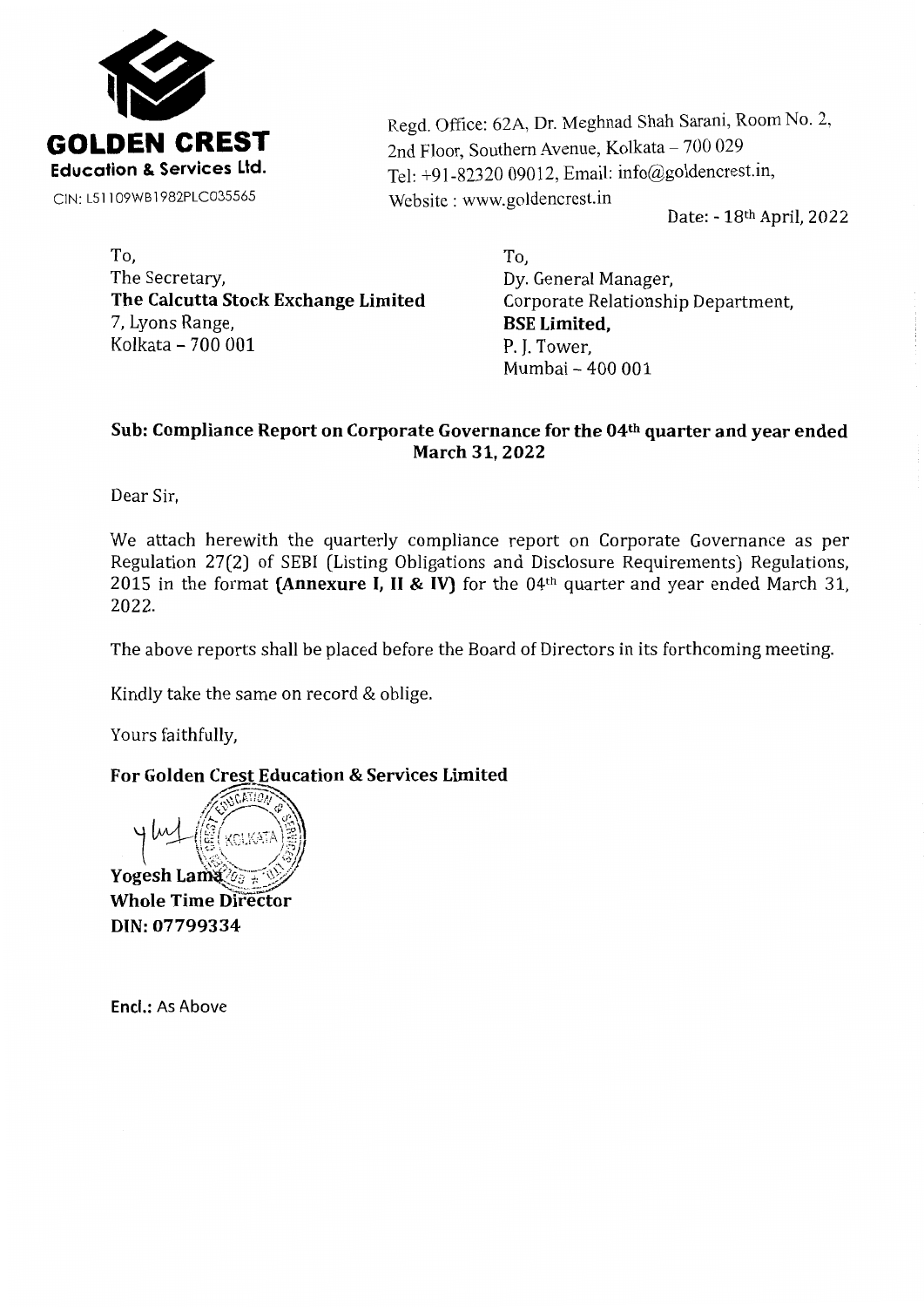## Format to be submitted by listed entity on quarterly basis

1. Name of Listed Entity : Golden Crest Education & Services Limited

2. Quarter ending  $\qquad \qquad ; \qquad \qquad$  31<sup>st</sup> March, 2022

|                        | I. Composition of Board of Directors                                                      |                                                            |                                                                                           |                                            |             |                          |                                          |                         |                                                                                                                                     |                                                                                                                                                      |                                                                                                                                                                                                         |                                                                                                                                                                                                                        |
|------------------------|-------------------------------------------------------------------------------------------|------------------------------------------------------------|-------------------------------------------------------------------------------------------|--------------------------------------------|-------------|--------------------------|------------------------------------------|-------------------------|-------------------------------------------------------------------------------------------------------------------------------------|------------------------------------------------------------------------------------------------------------------------------------------------------|---------------------------------------------------------------------------------------------------------------------------------------------------------------------------------------------------------|------------------------------------------------------------------------------------------------------------------------------------------------------------------------------------------------------------------------|
| Title<br>(Mr. /<br>Ms) | Name of the<br><b>Director</b>                                                            | PAN \$ & DIN                                               | Category<br>(Chairperson/<br>Executive/Non-<br>Executive /<br>Independent / &<br>Nominee) | Initial Date of<br>Appointment appointment | Date of Re- | Date of<br>cessatio<br>n | <b>Tenur</b><br>$e^*$ (in<br>month<br>s) | Date of<br><b>Birth</b> | No of<br>in listed<br>entities<br>including this<br>listed entity<br>(Refer<br>Regulation<br>$17A(1)$ of<br>Listing<br>Regulations) | No of<br>Directorship Independent<br>Directorship<br>in listed<br>entities<br>listed entity<br>In reference<br>to proviso to<br>regulation<br>17A(1) | Number of<br>memberships<br>in Audit/<br><b>Stakeholder</b><br>Committee (s)<br>including this Including this<br>listed entity<br>(Refer<br>Regulation<br>$26(1)$ of<br>Listing<br><b>Regulations</b> ) | No of post of<br>Chairperson in<br>Audit/Stakeho<br>lder<br><b>Committee</b><br>held in listed<br>entities<br>including this<br>listed entity<br>(Refer<br>Regulation<br>$26(1)$ of<br>Listing<br><b>Regulations</b> ) |
| Mr.                    |                                                                                           | Yogesh Lama  PAN: AEUPY0215R <br>DIN: 07799934             | Whole-time director                                                                       | 04/08/2017                                 |             |                          | $\blacksquare$                           | 13/05/1990              | $\mathbf{1}$                                                                                                                        | 0                                                                                                                                                    | $\mathbf{0}$                                                                                                                                                                                            | $\Omega$                                                                                                                                                                                                               |
| Mr.                    | Bhola Pandit                                                                              | PAN: AKLPP1283B<br>DIN: 00780063                           | Non-Executive<br>Director/Chairperson                                                     | 16/05/2003 17/09/2021                      |             |                          | $\blacksquare$                           | 13/08/1964              | $\mathbf{1}$                                                                                                                        | 0                                                                                                                                                    | $\overline{a}$                                                                                                                                                                                          | $\overline{0}$                                                                                                                                                                                                         |
| Mrs.                   | Ruchi Gupta                                                                               | PAN: BCDPG7924H<br>DIN: 07283515                           | Woman Director /<br>Non Executive -<br><b>Independent Director</b>                        | 01/09/2015 01/09/2020                      |             |                          | 79                                       | 15/07/1982              | 2                                                                                                                                   | $\overline{2}$                                                                                                                                       | 2                                                                                                                                                                                                       | 2                                                                                                                                                                                                                      |
| Mr.                    | Kothari                                                                                   | Rajesh Kumar PAN: AGJPK0029Q<br>DIN:03199548               | Non Executive -<br><b>Independent Director</b>                                            | 23/07/2018                                 |             |                          | 44                                       | 21/01/1974              | 1                                                                                                                                   | $\mathbf{1}$                                                                                                                                         | $\bf{0}$                                                                                                                                                                                                | 2                                                                                                                                                                                                                      |
| Mr.                    | Satya Pal<br>Singh Dhama                                                                  | DIN: NA                                                    | PAN: AQFPD0125Q Chief Financial Officer 15/04/2019                                        |                                            |             |                          | $\overline{\phantom{a}}$                 | 05/12/1968              | Ξ.                                                                                                                                  |                                                                                                                                                      |                                                                                                                                                                                                         |                                                                                                                                                                                                                        |
| Ms.                    | Kapila<br>Tanwar                                                                          | PAN: AHVPT4533D<br>DIN: NA                                 | <b>Company Secretary</b>                                                                  | 21/07/2021                                 |             |                          | $\overline{\phantom{a}}$                 | 20/05/1990              | $\overline{a}$                                                                                                                      |                                                                                                                                                      |                                                                                                                                                                                                         |                                                                                                                                                                                                                        |
|                        |                                                                                           | Whether Regular chairperson appointed                      |                                                                                           |                                            | Yes         |                          |                                          |                         |                                                                                                                                     |                                                                                                                                                      |                                                                                                                                                                                                         |                                                                                                                                                                                                                        |
|                        |                                                                                           | Whether Chairperson is related to managing director or CEO |                                                                                           |                                            | No          |                          |                                          |                         |                                                                                                                                     |                                                                                                                                                      |                                                                                                                                                                                                         |                                                                                                                                                                                                                        |
|                        | <sup>\$</sup> PAN of any director would not be displayed on the website of Stock Exchange |                                                            |                                                                                           |                                            |             |                          |                                          |                         |                                                                                                                                     |                                                                                                                                                      |                                                                                                                                                                                                         |                                                                                                                                                                                                                        |

&Category of directors means executive/non-executive/independent/Nominee. if a director fits into more than one category write all categories separating them with hyphen

\* to be filled only for Independent Director. Tenure would mean total period from which Independent director is serving on Board of directors of the listed entity in continuity without any cooling off<br>period.

)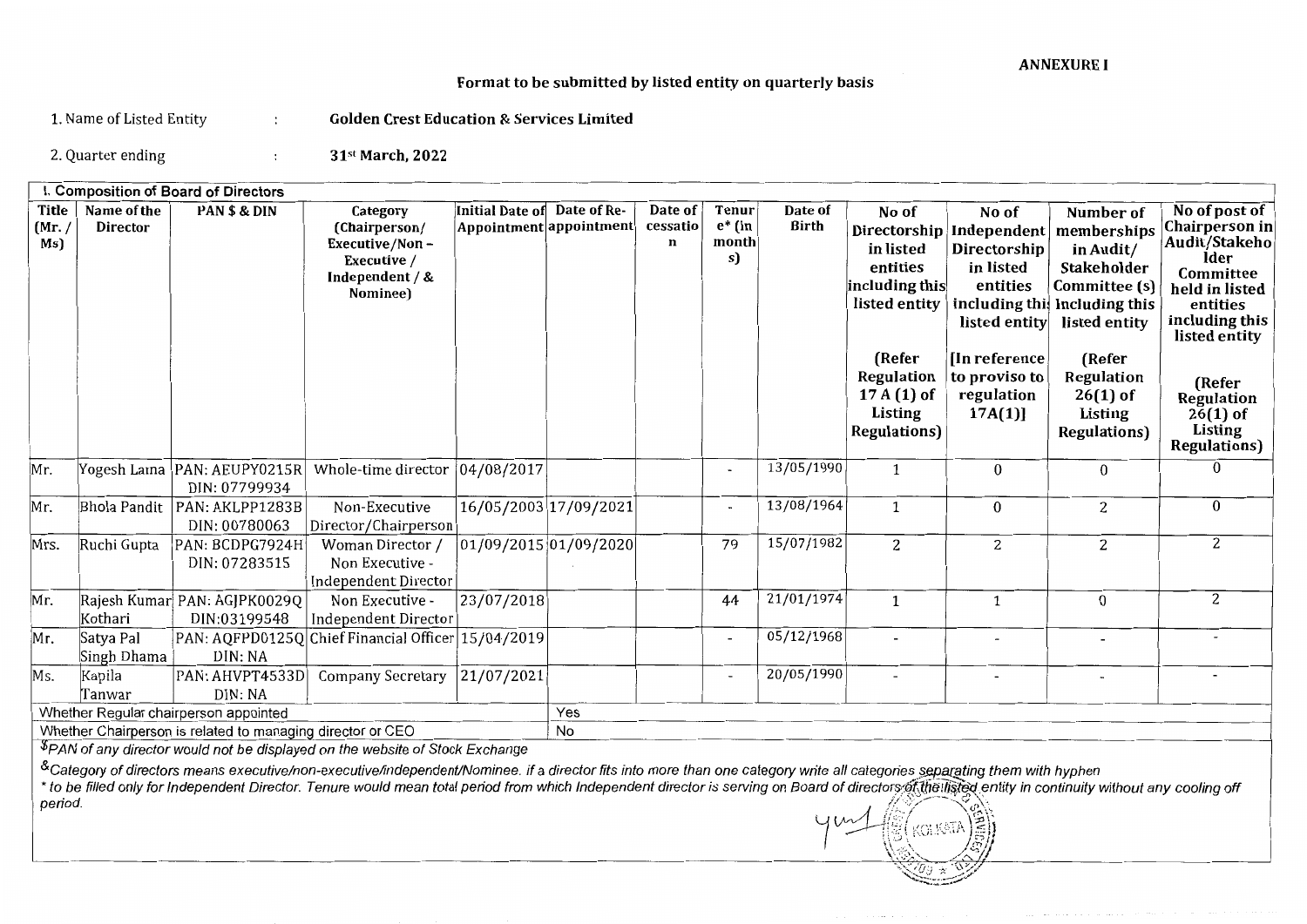| <b>Composition of Committees</b>             |             |                          |                                                                                                                                                                            |             |           |  |  |
|----------------------------------------------|-------------|--------------------------|----------------------------------------------------------------------------------------------------------------------------------------------------------------------------|-------------|-----------|--|--|
| <b>Name of Committee</b>                     | Whether     | Name of Committee        | Category (Chairperson/Executive/Non-                                                                                                                                       | Date of     | Date of   |  |  |
|                                              | Regular     | members                  | Executive/independent/Nominee) \$                                                                                                                                          | Appointment | Cessation |  |  |
|                                              | chairperson |                          |                                                                                                                                                                            |             |           |  |  |
|                                              | appointed   |                          |                                                                                                                                                                            |             |           |  |  |
| 1. Audit Committee                           | Yes         | Mrs. Ruchi Gupta         | Non Executive-Independent Director                                                                                                                                         | 13/11/2015  |           |  |  |
|                                              |             | Mr. Rajesh Kumar Kothari | Chairperson /Non Executive - Independent Director                                                                                                                          | 12/11/2018  |           |  |  |
|                                              |             | Mr. Bhola Pandit         | Non Executive Director                                                                                                                                                     | 26/11/2018  |           |  |  |
| 2. Nomination & Remuneration Committee       | Yes         | Mrs. Ruchi Gupta         | Non Executive - Independent Director                                                                                                                                       | 13/11/2015  |           |  |  |
|                                              |             | Mr. Rajesh Kumar Kothari | Chairperson / Non Executive - Independent Director                                                                                                                         | 12/11/2018  |           |  |  |
|                                              |             | Mr. Bhola Pandit         | Non Executive Director                                                                                                                                                     | 26/11/2018  |           |  |  |
| 3. Risk Management Committee (if applicable) |             |                          |                                                                                                                                                                            |             |           |  |  |
| 4. Stakeholders Relationship Committee       | Yes         | Mrs. Ruchi Gupta         | Non Executive - Independent Director                                                                                                                                       | 13/11/2015  |           |  |  |
|                                              |             | Mr. Rajesh Kumar Kothari | Chairperson / Non Executive - Independent Director                                                                                                                         | 12/11/2018  |           |  |  |
|                                              |             | Mr. Bhola Pandit         | Non Executive Director                                                                                                                                                     | 26/11/2018  |           |  |  |
|                                              |             |                          | & Category of directors means executive/non-executive/independent/Nominee. if a director fits into more than one category write all categories separating them with hyphen |             |           |  |  |

| III. Meeting of Board of Directors                      |                                                        |                                       |                                        |                                             |                                                                   |  |  |  |
|---------------------------------------------------------|--------------------------------------------------------|---------------------------------------|----------------------------------------|---------------------------------------------|-------------------------------------------------------------------|--|--|--|
| Date(s) of Meeting (if any)<br>in the previous quarter  | Date(s) of Meeting (if any) in<br>the relevant quarter | Whether requirement<br>of Quorum met* | Number of Directors<br><i>present*</i> | Number of independent<br>directors present* | Maximum gap between any<br>two consecutive (in number<br>of days) |  |  |  |
| October 28, 2021                                        | January 25, 2022                                       | Yes                                   |                                        |                                             | 88- davs                                                          |  |  |  |
| * to be filled in only for the current quarter meetings |                                                        |                                       |                                        |                                             |                                                                   |  |  |  |

| <b>IV. Meeting of Committees</b>                                                                                                                                                                                |                       |          |                    |                                                |  |  |  |  |
|-----------------------------------------------------------------------------------------------------------------------------------------------------------------------------------------------------------------|-----------------------|----------|--------------------|------------------------------------------------|--|--|--|--|
| Date(s) of meeting of the<br><b>Number of Directors</b><br>Whether requirement of<br>Number of independent $\parallel$<br>$\vert$ Date(s) of meeting of<br>Maximum gap between any<br>committee in the relevant |                       |          |                    |                                                |  |  |  |  |
|                                                                                                                                                                                                                 |                       |          |                    | two consecutive meetings in<br>number of days* |  |  |  |  |
|                                                                                                                                                                                                                 |                       |          |                    |                                                |  |  |  |  |
| Yes - All Members Present                                                                                                                                                                                       |                       |          | October 28, 2021   | 88 Davs                                        |  |  |  |  |
|                                                                                                                                                                                                                 |                       |          |                    |                                                |  |  |  |  |
| * This information has to be mandatorily be given for audit committee, for rest of the committees giving this information is optional                                                                           |                       |          |                    |                                                |  |  |  |  |
| **to be filled in only for the current quarter meetings                                                                                                                                                         |                       |          |                    |                                                |  |  |  |  |
|                                                                                                                                                                                                                 | Quorum met (details)* | present* | directors present* | the committee in the<br>previous quarter       |  |  |  |  |

| V. Related Party Transactions                                                                          |                                                       |
|--------------------------------------------------------------------------------------------------------|-------------------------------------------------------|
| <b>Subject</b>                                                                                         | <b>Compliance status (Yes/No/NA)</b> refer note below |
| Whether prior approval of audit committee obtained                                                     | NΑ                                                    |
| Whether shareholder approval obtained for material RPT                                                 | ΝA                                                    |
| Whether details of RPT entered into pursuant to omnibus approval have been reviewed by Audit Committee | NA                                                    |
| Note                                                                                                   |                                                       |

 1 In the column "Compliance Status", compliance or non-compliance may be indicated by Yes/No/N.A. For example, if the Board has been composed in accordance with the requirements of Listing Regulations, "Yes" may be indicated Standard, in case the Listed Entity has no related party transactions, the words "N.A." may be party transactions, the words "N.A." may be indicated.<br>2 If status is "No" details of non-compliance may be given here.

 $r_{\text{KOLKATA}}(\hat{\mathbf{x}})$ . ... *-,v,'* --:,y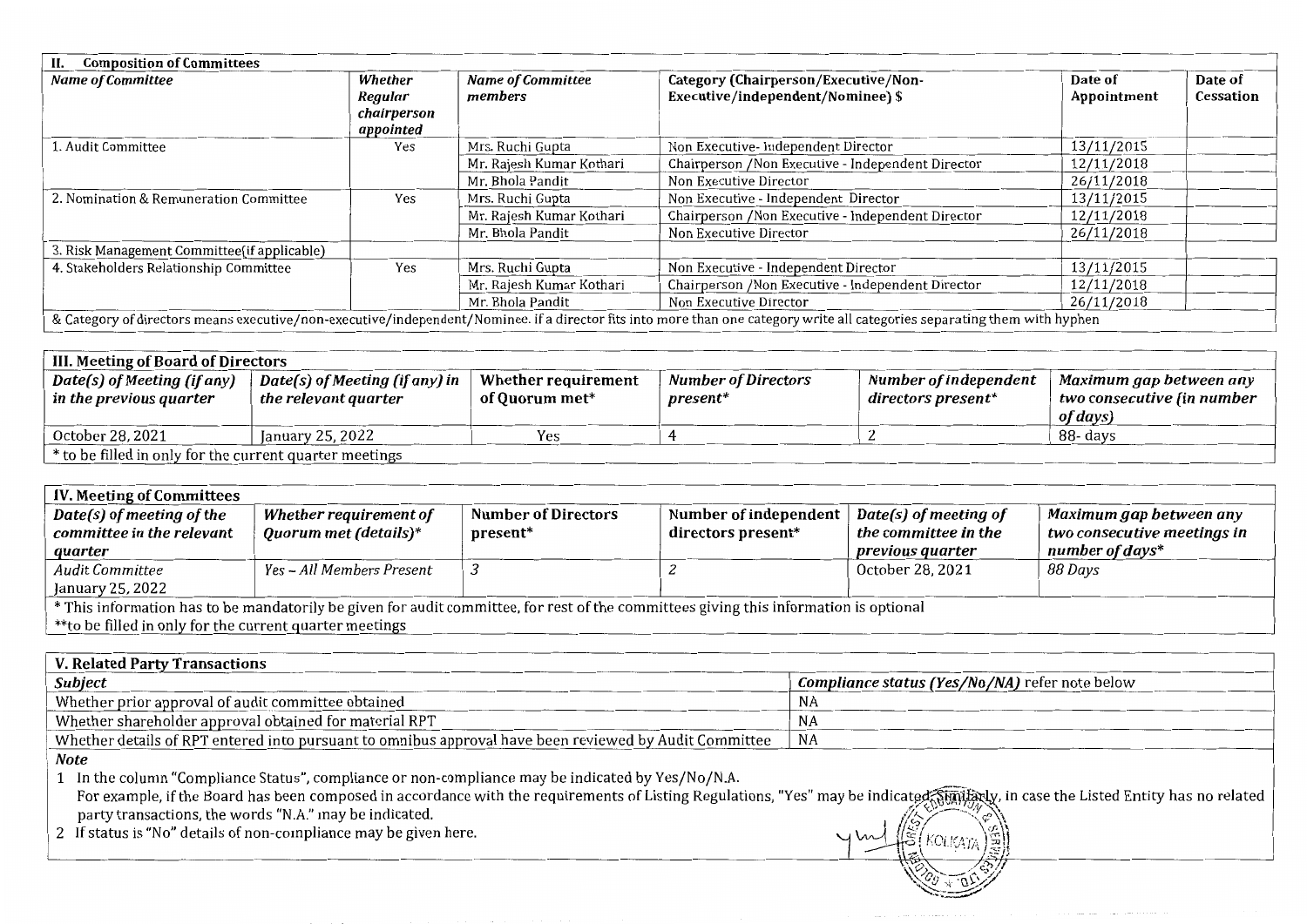#### VI. Affirmations

- 1. The composition of Board of Directors is in terms of SEBI (Listing obligations and disclosure requirements) Regulations, 2015.
- 2. The composition of the following committees is in terms of SEBI(Listing obligations and disclosure requirements) Regulations, 2015 a. Audit Committee
	- b. Nomination & remuneration committee
	- c. Stakeholders relationship committee
	- d. Risk management committee (applicable to the top 100 listed entities)
- 3. The committee members have been made aware of their powers, role and responsibilities as specified in SEBI (Listing obligations and disclosure requirements) Regulations, 2015.
- 4. The meetings of the board of directors and the above committees have been conducted in the manner as specified in SEBI (Listing obligations and disclosure requirements) Regulations, 2015.
- 5. This report and/or the report submitted in the previous quarter has been placed before Board of Directors. Any comments/observations/advice of Board of Directors may be mentioned here:

## For Golden Crest Education & Services Limited



**Company Secretary / Compliance Officer / Managing Director/Whole-Time Director/ CEO /CFO** 

## Note:

Information at Table I and II above need to be necessarily given in  $1<sup>st</sup>$  quarter of each financial year. However if there is no change of information in subsequent quarter(s) of that financial year, this information may not be given by Listed entity and instead a statement "same as previous quarter" may be given.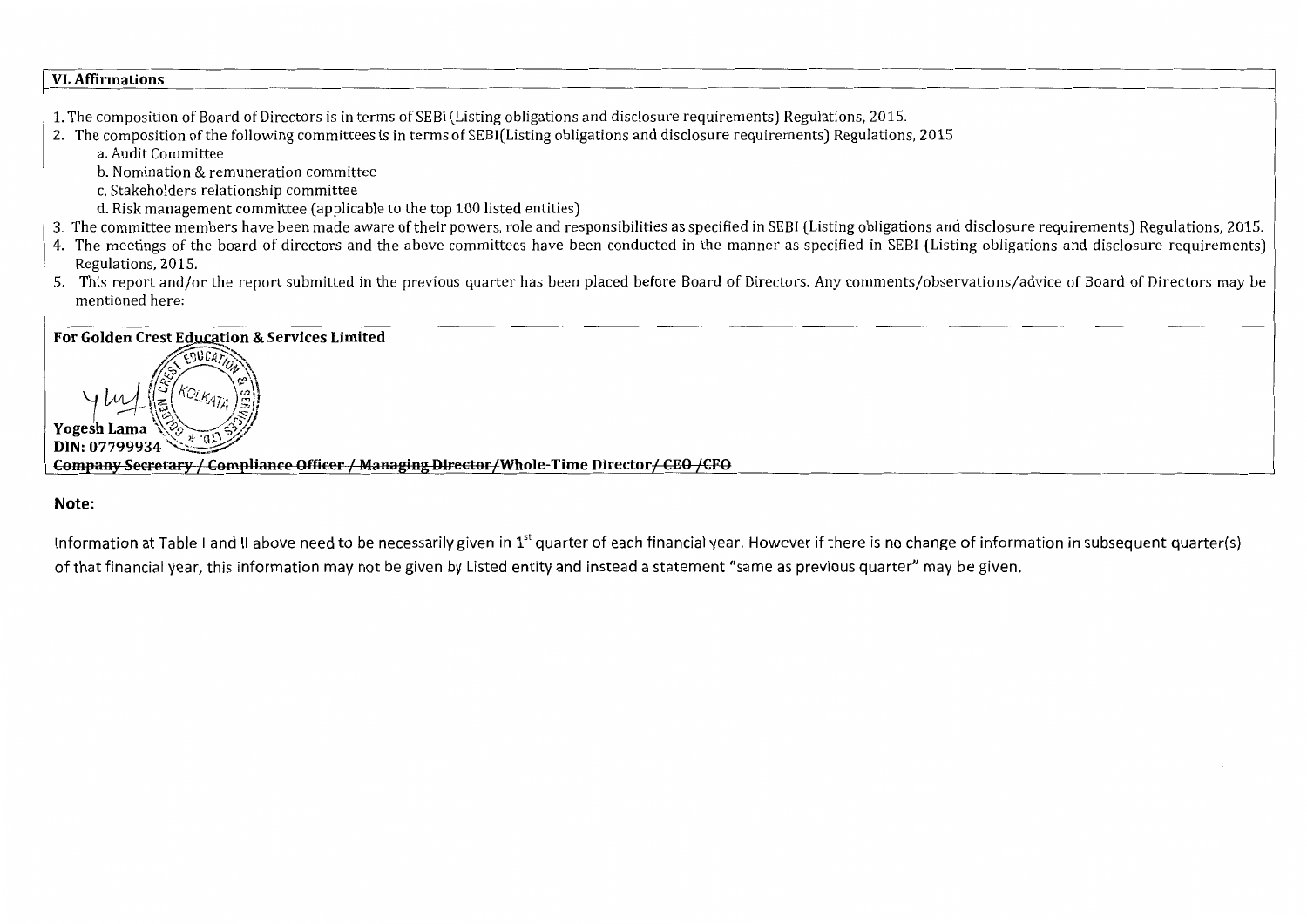**Format to be submitted by listed entity at the end of the financial year 31/03/2022 {for the whole of financial year)** 

| I. Disclosure on website in terms of Listing Regulations                                                                                                                                                  |                          |                   |                                                          |  |
|-----------------------------------------------------------------------------------------------------------------------------------------------------------------------------------------------------------|--------------------------|-------------------|----------------------------------------------------------|--|
| <b>Item</b>                                                                                                                                                                                               |                          |                   | Compliance<br>status<br>(Yes/No/NA)<br>refer note below  |  |
| Details of business                                                                                                                                                                                       |                          |                   | Yes                                                      |  |
| Terms and conditions of appointment of independent directors                                                                                                                                              |                          |                   | Yes                                                      |  |
| Composition of various committees of board of directors                                                                                                                                                   |                          |                   | Yes                                                      |  |
| Code of conduct of board of directors and senior management personnel                                                                                                                                     |                          |                   | Yes                                                      |  |
| Details of establishment of vigil mechanism/ Whistle Blower policy                                                                                                                                        |                          |                   | Yes                                                      |  |
| Criteria of making payments to non-executive directors                                                                                                                                                    |                          |                   |                                                          |  |
| Policy on dealing with related party transactions                                                                                                                                                         |                          |                   | Yes                                                      |  |
| Policy for determining 'material' subsidiaries                                                                                                                                                            |                          |                   | Yes                                                      |  |
| Details of familiarization programmes imparted to independent directors                                                                                                                                   |                          |                   | N.A.                                                     |  |
| Contact information of the designated officials of the listed entity who are                                                                                                                              |                          |                   | Yes                                                      |  |
| responsible for assisting and handling investor grievances                                                                                                                                                |                          |                   | Yes                                                      |  |
| email address for grievance redressal and other relevant details                                                                                                                                          |                          |                   | Yes                                                      |  |
| <b>Financial results</b>                                                                                                                                                                                  |                          |                   | Yes                                                      |  |
| Shareholding pattern                                                                                                                                                                                      |                          |                   | Yes                                                      |  |
| Details of agreements entered into with the media companies and/or their<br>associates                                                                                                                    |                          |                   | N.A.                                                     |  |
| Schedule of analyst or institutional investors meet and presentation made by the<br>listed by the listed entity to analyst or institutional investors simultaneously with<br>submission to Stock Exchange |                          |                   | N.A.                                                     |  |
| New name and the old name of the listed entity                                                                                                                                                            |                          |                   | N.A.                                                     |  |
| Advertisement as per regulation 47(1)                                                                                                                                                                     |                          |                   | Yes                                                      |  |
| Credit rating or revision in credit rating obtained                                                                                                                                                       |                          |                   | N.A.                                                     |  |
| Separate audited financial statements of each subsidiary of the listed entity in<br>respect of a relevant financial year                                                                                  | N.A.                     |                   |                                                          |  |
| Whether Company has provided information under separate section on its website<br>as per Regulation 46(2)                                                                                                 |                          |                   | Yes                                                      |  |
| Materiality Policy as per Regulation 30                                                                                                                                                                   |                          |                   | Yes                                                      |  |
| Dividend distribution policy as per Regulation 43A (as Applicable)                                                                                                                                        |                          |                   | N.A.                                                     |  |
| It is certified that these contents on the websites of listed entity are correct                                                                                                                          |                          |                   | Yes                                                      |  |
| <b>Il Annual Affirmations</b>                                                                                                                                                                             |                          |                   |                                                          |  |
| <b>Particulars</b>                                                                                                                                                                                        | <b>Regulation Number</b> |                   | <b>Compliance status</b><br>(Yes/No/NA) refer note below |  |
| Independent director(s) have been appointed in<br>terms of specified criteria of 'independence' and/or<br>'eligibility'                                                                                   | $16(1)(b)$ & $25(6)$     | Yes               |                                                          |  |
| <b>Board composition</b>                                                                                                                                                                                  | 17(1)                    | Yes               |                                                          |  |
| <b>Meeting of Board of directors</b>                                                                                                                                                                      | 17(2)                    | Yes               |                                                          |  |
| Quorum of Board meeting                                                                                                                                                                                   | 17(2A)                   | Yes               |                                                          |  |
| <b>Review of Compliance Reports</b>                                                                                                                                                                       | 17(3)<br>17(4)           | Yes<br>Yes        |                                                          |  |
| Plans for orderly succession for appointments                                                                                                                                                             |                          |                   |                                                          |  |
| Code of Conduct                                                                                                                                                                                           |                          |                   |                                                          |  |
| 17(6)<br>Yes<br>Fees/compensation<br>Yes<br>17(7)                                                                                                                                                         |                          |                   |                                                          |  |
| Minimum Information                                                                                                                                                                                       |                          |                   |                                                          |  |
| Compliance Certificate                                                                                                                                                                                    | 17(8)                    | <b>Yes</b><br>Yes |                                                          |  |
| Risk Assessment & Management<br>Performance Evaluation of Independent Directors                                                                                                                           | 17(9)<br>17(10)          | Yes               |                                                          |  |
|                                                                                                                                                                                                           | 17(11)                   | Yes               |                                                          |  |
|                                                                                                                                                                                                           |                          |                   |                                                          |  |
| Recommendation of the Board<br>Maximum numbers of Directorship                                                                                                                                            | 17(A)                    | Yes               | KOLK                                                     |  |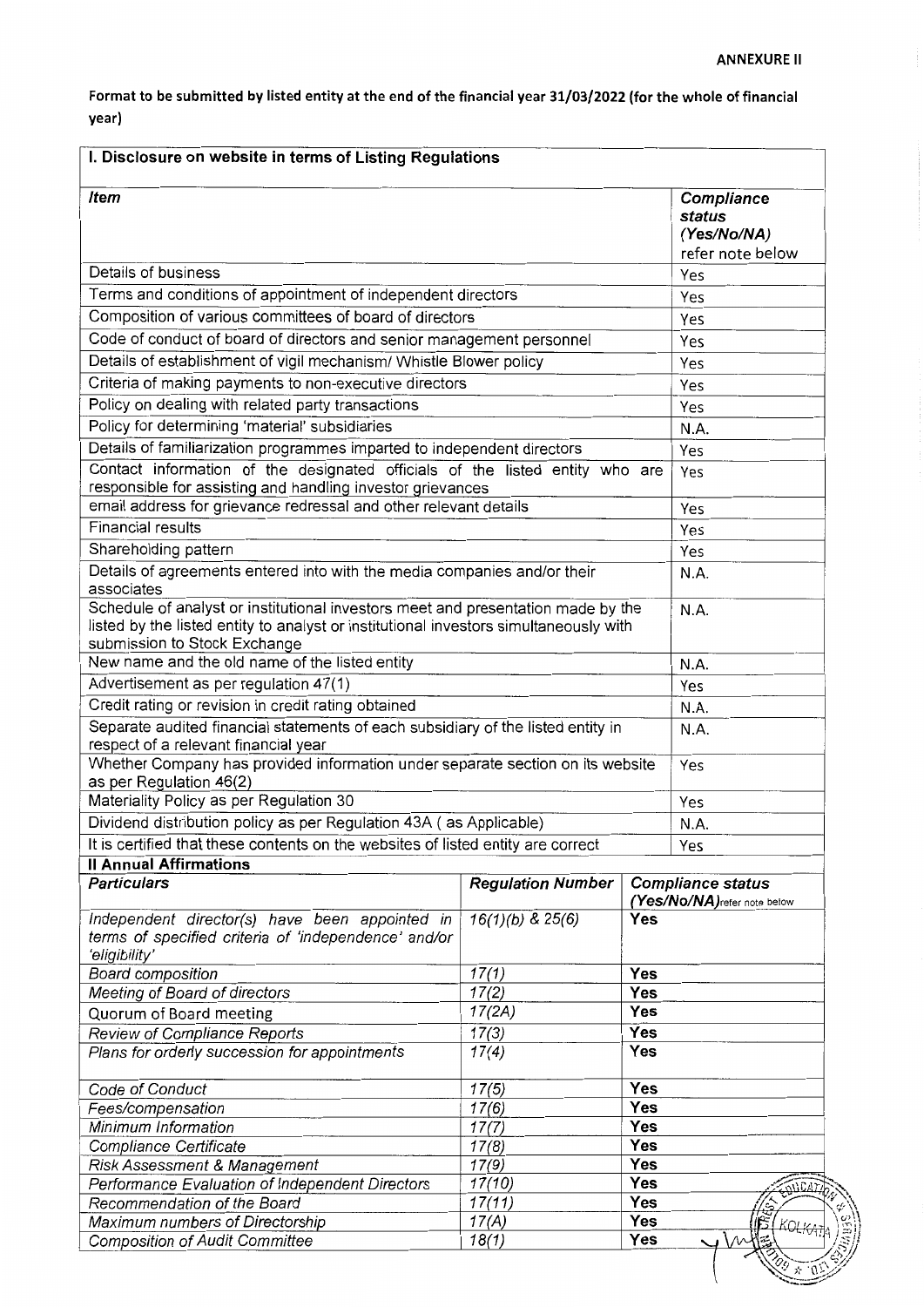| <b>Meeting of Audit Committee</b>                                         | 18(2)                         | Yes        |
|---------------------------------------------------------------------------|-------------------------------|------------|
| Composition<br>of<br>nomination<br>&<br>remuneration                      | $19(1)$ & (2)                 | Yes        |
| committee                                                                 |                               |            |
| Nomination<br>for<br>Remuneration<br>Quorum<br>and                        | 19(2A)                        | Yes        |
| Committee                                                                 |                               |            |
| Nomination<br>Meeting<br>of<br>Remuneration<br>and                        | 19(3A)                        | Yes        |
| Committee                                                                 |                               |            |
| Composition of Stakeholder Relationship Committee                         | 20(1), (2) & 20(2A)           | <b>Yes</b> |
| Meeting of Stakeholder Committee Meeting                                  | 20(3A)                        | Yes        |
| Composition<br>of risk<br>and<br>role<br>management                       | 21(1), (2), (3), (4)          | <b>Yes</b> |
| committee                                                                 |                               |            |
| Meeting of Risk Management Committee Meeting                              | 21(3A)                        | Yes        |
| Vigil Mechanism                                                           | 22                            | <b>Yes</b> |
| Policy for related party Transaction                                      | $23(1)$ ,                     | Yes        |
|                                                                           | $(1A), (5), (6), (7)$ & $(8)$ |            |
| Prior or Omnibus approval of Audit Committee for all                      | $23(2)$ , $(3)$               | Yes        |
| related party transactions                                                |                               |            |
| Approval for material related party transactions                          | 23(4)                         | N.A.       |
| Disclosure<br>of related Party<br>Transaction<br>on<br>consolidated basis | 23(9)                         | Yes        |
| Composition of Board of Directors of unlisted                             | 24(1)                         | N.A.       |
| material Subsidiary                                                       |                               |            |
| Other Corporate Governance requirements with                              | $24(2), (3), (4), (5)$ &      | N.A.       |
| respect to subsidiary of listed entity                                    | (6)                           |            |
|                                                                           |                               |            |
| Annual Secretarial Compliance Report                                      | 24(A)                         | Yes        |
| Alternate Director to Independent Director                                | 25(1)                         | N.A.       |
| Maximum Directorship & Tenure                                             | 25(2)                         | <b>Yes</b> |
| Meeting of independent directors                                          | $25(3)$ & $(4)$               | Yes        |
| Familiarization of independent directors                                  | 25(7)                         | Yes        |
| Declaration From Independent Director                                     | $25(8)$ & $(9)$               | <b>Yes</b> |
| D & O Insurance for Independent Director                                  | 25(10)                        | N.A.       |
| Memberships in Committees                                                 | 26(1)                         | Yes        |
| Affirmation with compliance to code of conduct from                       | 26(3)                         | Yes        |
| of Board of Directors<br>Senior<br>and<br>members                         |                               |            |
| management personnel                                                      |                               | <b>Yes</b> |
| Disclosure of Shareholding by Non-Executive                               | 26(4)                         |            |
| <b>Directors</b>                                                          | 26(2) & 26(5)                 | Yes        |
| Policy with respect to Obligations of directors and                       |                               |            |
| senior management                                                         |                               |            |

## **Note**

1 In the column "Compliance Status", compliance or non-compliance may be indicated by Yes/No/NA For example, if the Board has been composed in accordance with the requirements of Listing Regulations, "Yes" may be indicated. Similarly, in case the Listed Entity has no related party transactions, the words "N.A." may be indicated.

- 2 If status is "No" details of non-compliance may be given here.
- 3 If the Listed Entity would like to provide any other information the same may be indicated here.

### Ill Affirmations:

The Listed Entity has approved Material Subsidiary Policy and the Corporate Governance requirements with respect to subsidiary of Listed Entity have been complied. NA

## For Golden Crest Education & Services Limited

**1.4. 1 /**  $\sqrt{N^2C^2N(10n/2N)}}$  $\gamma$   $\sim$   $\frac{1}{2}$   $\frac{1}{2}$   $\frac{1}{2}$   $\frac{1}{2}$  $\text{Yogesh Lama} \otimes_{\partial g} \overline{\mathcal{F}}$ <br>DIN: 07799934

DIN: 07799934~..:::;;;::." ~ ~ I"---·· - - ~'"" I 1\11. \_,\_ - T\~ . 'Whole-Time Director ' ""~ *trro*  - -- <sup>~</sup>I ... ..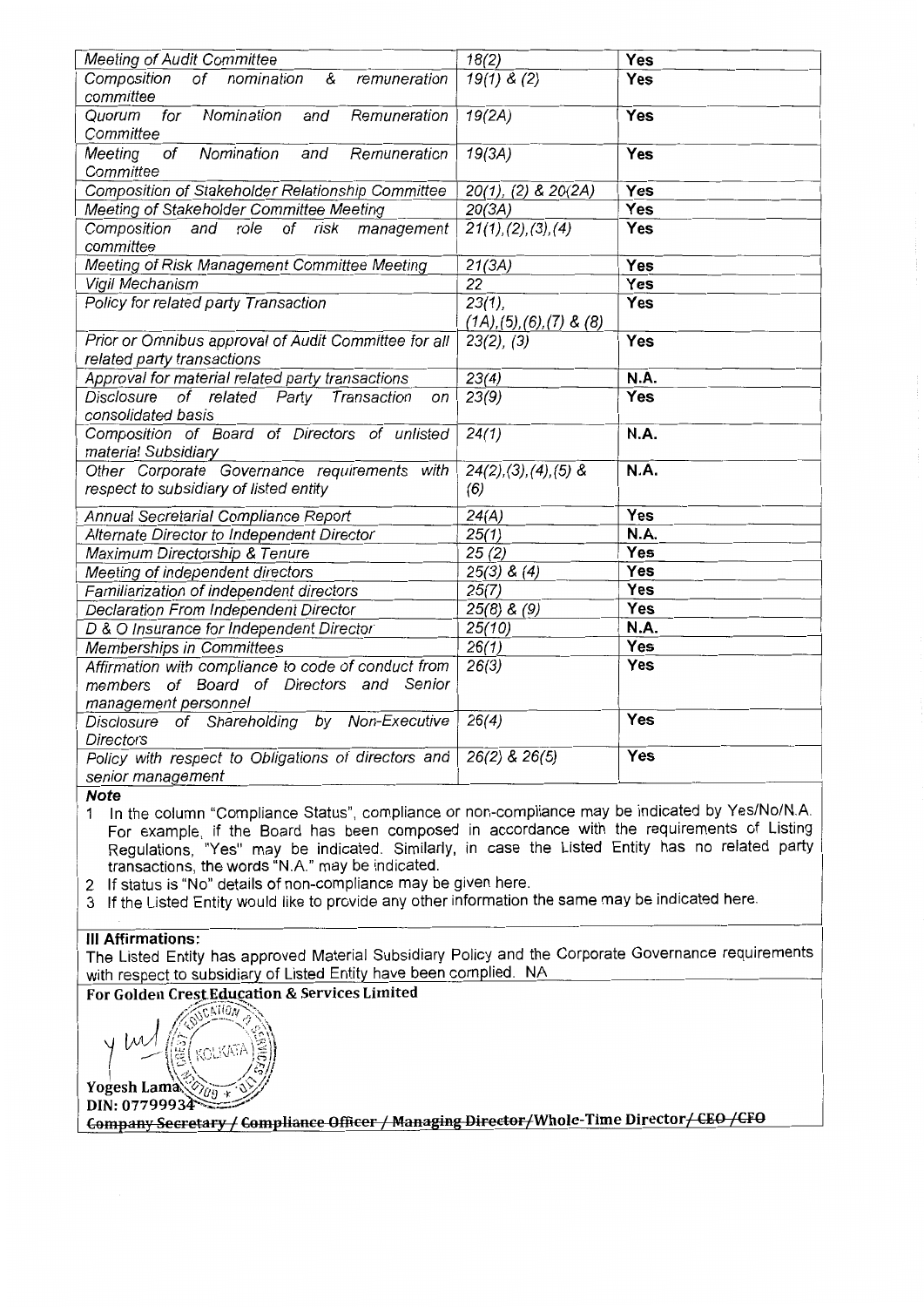## Format to be submitted twice a year on a half yearly basis by listed entity at the end of every 6 months of the financial year

- 1. Name of Listed Entity ÷ Golden Crest Education & Services Limited 2. Half Year ending 31st March, 2022 ÷
- I. Disclosure of Loans / guarantees / comfort letters / securities etc.

| A. Any loan or any other form of debt advanced by the listed entity directly or indirectly to: |  |  |
|------------------------------------------------------------------------------------------------|--|--|
|------------------------------------------------------------------------------------------------|--|--|

| <b>Entity</b>                                                                | Aggregate amount advanced during six months | Balance outstanding at the end of six months |
|------------------------------------------------------------------------------|---------------------------------------------|----------------------------------------------|
| Promoter or any other entity<br>controlled by them                           | Nil                                         | Nil                                          |
| Promoter Group or any other<br>entity controlled by them                     | Nil                                         | Nil                                          |
| Directors (including relatives) or<br>any other entity controlled by<br>them | Nil                                         | Nil                                          |
| KMPs or any other entity<br>controlled by them                               | Nil                                         | Nil                                          |

B. Any guarantee/ comfort letter (by whatever name called) provided by the listed entity directly or indirectly, in connection with any loan(s) or any other form of debt availed by:

| <b>Entity</b>                                                             | Type (guarantee, comfort<br>letter etc.) | Aggregate amount of<br>issuance during six<br>months | Balance outstanding at the end<br>of six months (taking into<br>account any invocation) |
|---------------------------------------------------------------------------|------------------------------------------|------------------------------------------------------|-----------------------------------------------------------------------------------------|
| Promoter or any other entity<br>controlled by them                        | Nil                                      | Nil                                                  | Nil                                                                                     |
| Promoter Group or any other entity<br>controlled by them                  | Nil                                      | Nil                                                  | Nil                                                                                     |
| Directors (including relatives) or any<br>other entity controlled by them | Nil                                      | Nil                                                  | Nil                                                                                     |
| KMPs or any other entity controlled by<br>them                            | Nil                                      | Nil                                                  | Nil                                                                                     |
|                                                                           |                                          |                                                      |                                                                                         |